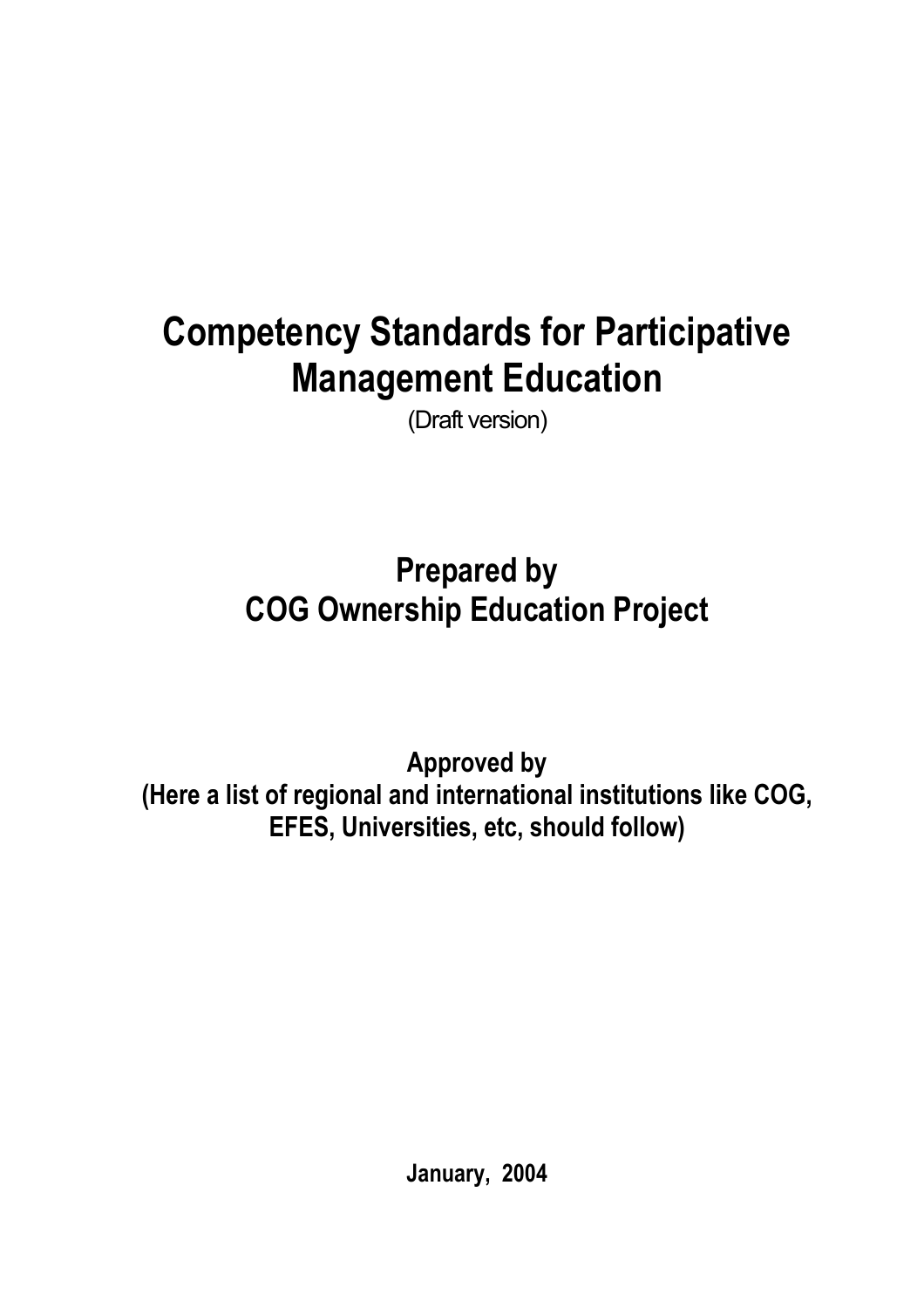### **Introduction**

Employee ownership, open book management, participative management, cooperativism, economic democracy, organizational citizenship all these terms though slightly different in their meaning have one in common they connote person and community, long-term oriented management as opposed to results, cost, and short term orientation of post-taylorist, human resource management.

Although the person and subsidiarity oriented approach have long traditions, going back as far as Aristotle, there is comparatively little research on this approach to management. What is even worse this approach is taught only at few management or business schools. The scarcity of this encouraged COG to start a project on Ownership Education. The team consisting of practitioners and scholars from many countries at its week workshop in Bilbao, has worked out a plan for research and implementation of MBA counterpart in participative management. The task is not as simple as it sounds, for traditional education is more tayloristic than participative.

The Competency Standards for Participative Management are meant as an assistance in: Course and curriculum design Ownarship culture research Handbook development Professional exams Recruitment and development criteria

The present first version should be presented to and improved by institutions which need such a tool and are willing to further develop as to make a generally accepted standard. All remarks, additions and comments should be sent to Ryszard Stocki (ryszard stocki@tdrs.com.pl )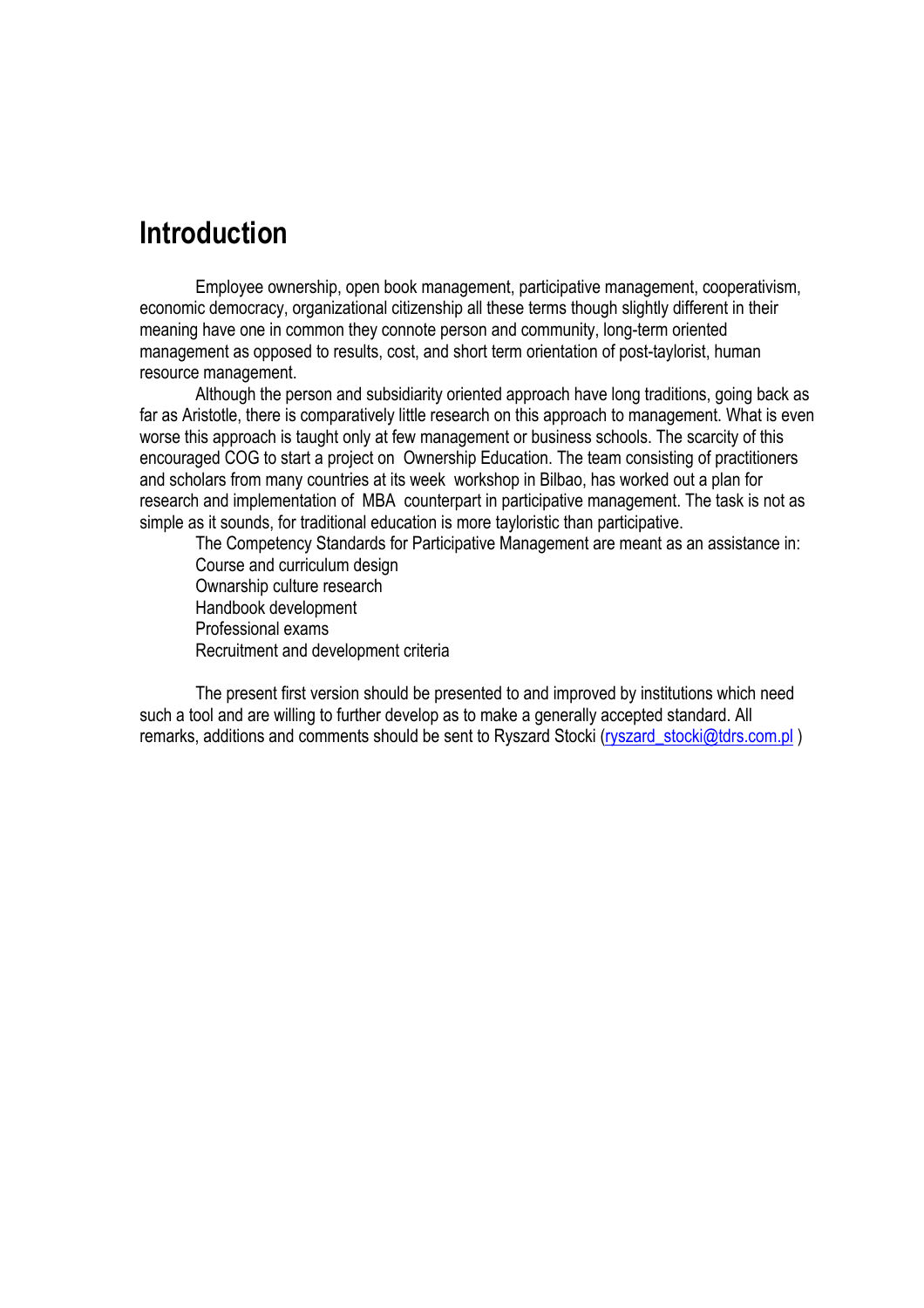## **The members of the COG Educational Project**

**Tom Webb** - Consultant, Global Co-operation Inc. Co-operative Management Education Cooperative, Canada

**Cheryl Crowe** - Manager, Social Responsibility Auditing, Manitoba Crocus Fund, Canada **Lynn Williams** - Retired President of USWA, Canada

**Deborah Olson** - Attorney at Law and Executive Director, Capital Ownership Group (COG), USA **Dan Bell** - International Program Coordinator, Ohio Employee Ownership Center, Kent State University, USA

**Bob Pleasure** - Executive Director, AFL-CIO Center for Working Capital, USA

**Rick Schroath** - Associate Dean, Kent State University, USA

**Javier San José** – ASLE, Spain

**Mikel Lezamiz** - Otalora at Mondragon, Spain

**Marc Mathieu** - Secretary, EFES, Belgium

**Erik Poutsma** - Professor, University of Njigemen, Holland

**Gurli Jakobsen** - Project Consultant and Educator, LO-Skolen, Denmark

**David Erdal** - Executive Director, Baxi Partnership, Scotland

**Ryszard Stocki** - Assistant Professor, Jagiellonian University, Poland

**David Ellerman** - Visiting Scholar, University of California, Riverside, USA

**Hugh Donnelly** - Employee Ownership Scotland, Scotland

**Graham Scott** - Programme Leader: BA Business Division of Human Resource Management &

Development, Caledonia University Business School, Scotland

**Igor Calzada** - Investigador/Researcher, Mondragon Ikerketa Kudeaketan (MIK), Spain

**Fred Freundlich** - Project Manager, Praktiker, Mondragon University, Spain

**Horst Binder** - General Manager, Izar, Spain

**José Hernandez Dunabeitia** - Director Gerenté, ASLE, Spain

**Olatz Jaureguizar Ugarte** – ASLE, Spain

**Amagoia Ibarrondo Garai** – ASLE, Spain

**Mark Levin,** ILO Co-operative Branch, Switzerland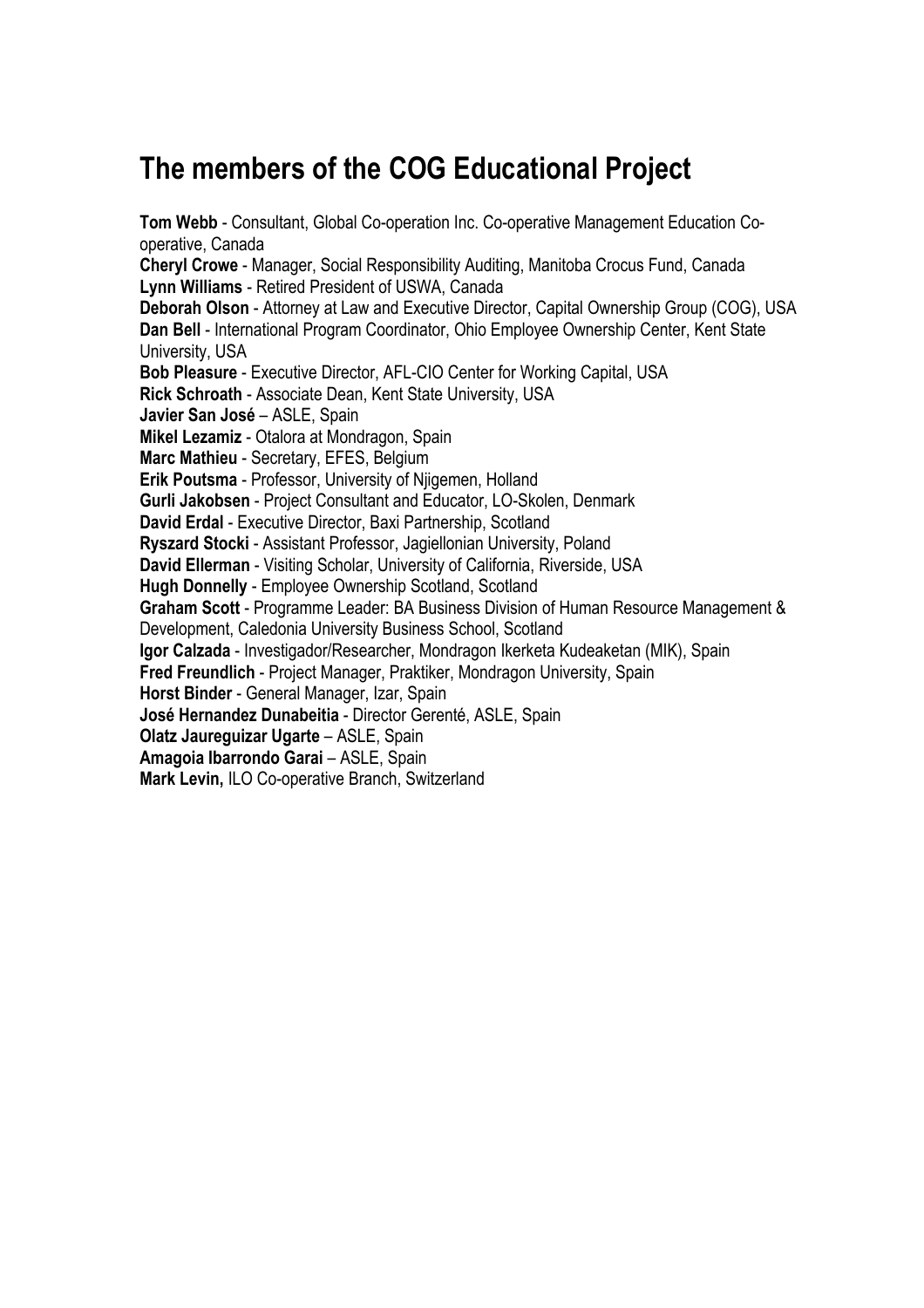## **Contents**

| $\mathbf{1}$   |       |  |  |
|----------------|-------|--|--|
|                | 1.1.1 |  |  |
|                | 1.1.2 |  |  |
|                | 1.1.3 |  |  |
|                |       |  |  |
|                | 1.2.1 |  |  |
|                |       |  |  |
|                | 1.3.1 |  |  |
|                | 1.3.2 |  |  |
|                | 1.3.3 |  |  |
|                | 1.3.4 |  |  |
|                | 1.3.5 |  |  |
|                | 1.3.6 |  |  |
|                |       |  |  |
|                | 1.4.1 |  |  |
|                | 1.4.2 |  |  |
| $\overline{2}$ |       |  |  |
|                |       |  |  |
|                | 2.1.1 |  |  |
|                | 2.1.2 |  |  |
|                | 2.1.3 |  |  |
|                |       |  |  |
|                | 2.2.1 |  |  |
|                | 2.2.2 |  |  |
|                |       |  |  |
|                | 2.3.1 |  |  |
|                |       |  |  |
| 3              |       |  |  |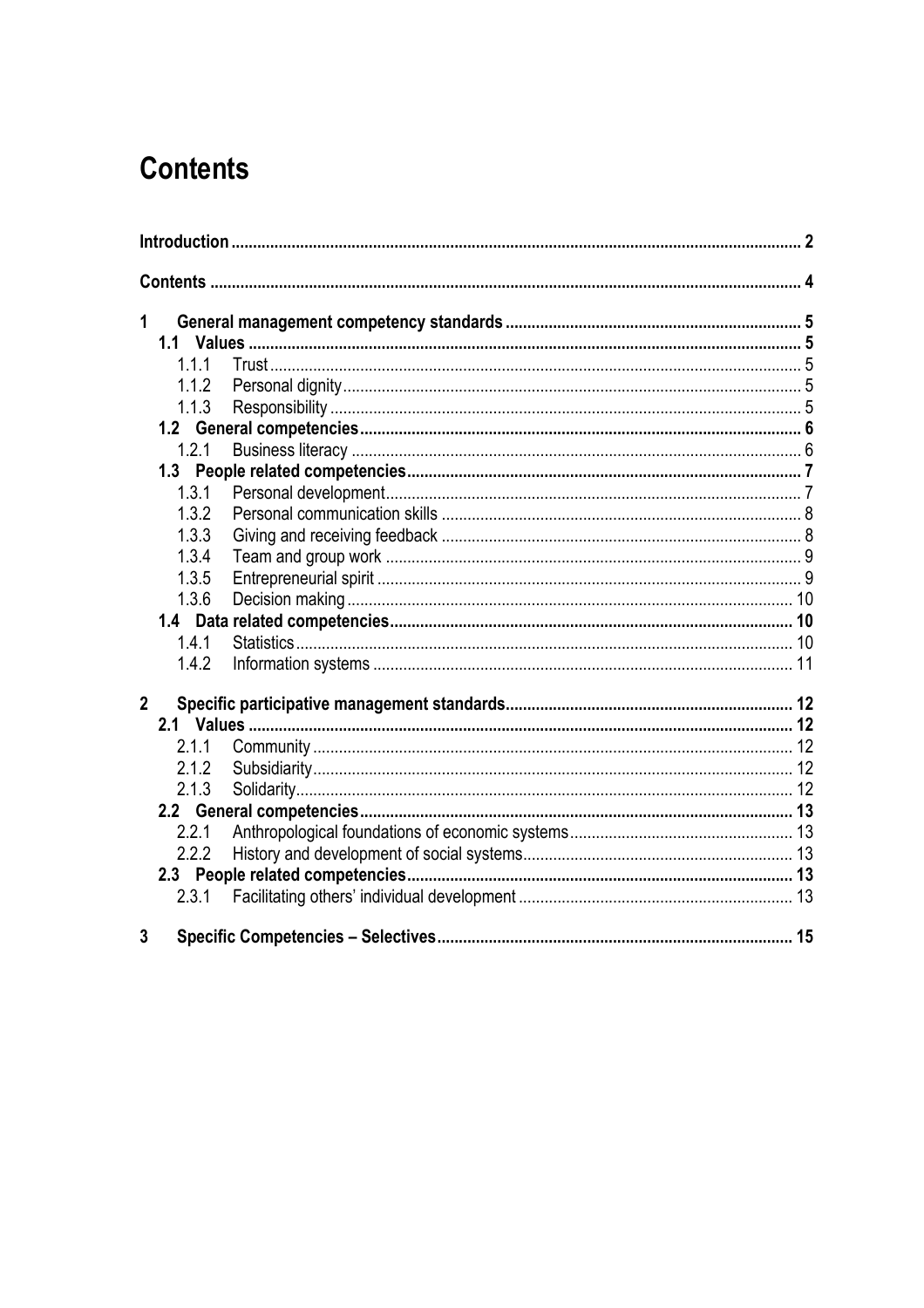## **1 General management competency standards**

### **1.1 Values**

#### **1.1.1 Trust**

- 1. Being able to discriminate main conditions for building trust within groups of people.
- 2. Being able to discern behaviours destroying trust.
- 3. Building trust with individuals.
- 4. Ability to admit organizational failure.
- 5. Admitting when you have made a mistake
- 6. Practicing trust building activities such as: meetings, open door policy, explaining the situation, free access to data, active listening.
- 7. Discriminating between organizational practices and systems leading to trust and destroying trust.

#### **1.1.2 Personal dignity**

- 8. Accept and give respect to all people regardless of their age, race, sex, nationality, profession.
- 9. Practically be ready to accept the other's point of view and be ready first to change one's own point of view before convincing the other.
- 10. If other person is mistaken be able to courteously pay attention of that person to that mistake.
- 11. Distinguish the person from his or her behaviour and attitude.
- 12. Be able to honor dignity of any person regardless the person's behaviour.

#### **1.1.3 Responsibility**

- 13. Be aware and take appropriate action to secure strong will an selfcontrol as prerequisites of responsible behaviour.
- 14. Take personal responsibility for all problems which may arise in the organization and in external relations.
- 15. Understand and accept personal responsibility as a key feature of a manager.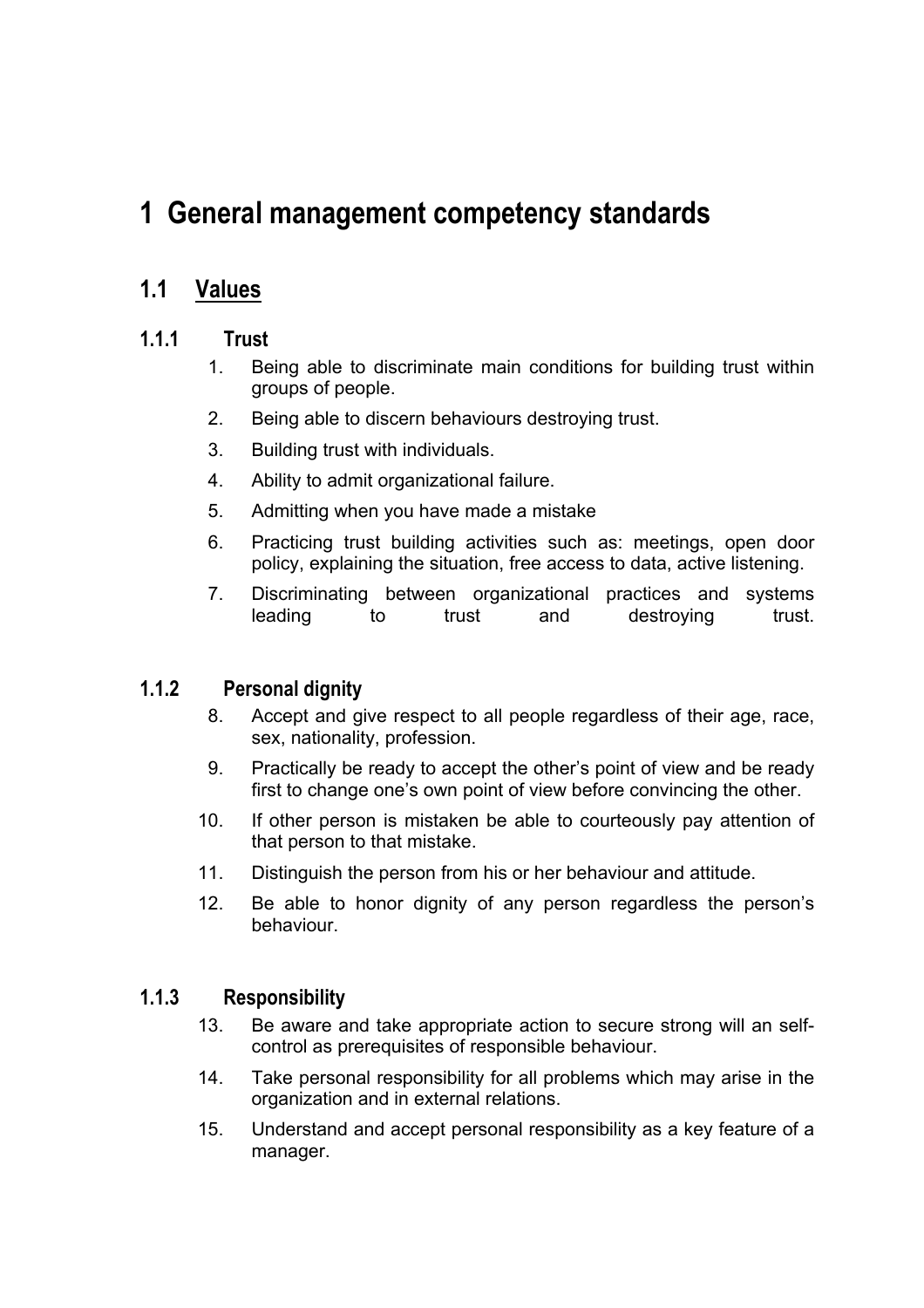- 16. Understand the responsibility of our generation for the future generations, particularly in aspects of protection of natural and cultural environment,
- 17. Being aware of dispersed responsibility of consumer decisions on the unethical and exploitive economic behavior of companies in different parts of the world (China, Africa)
- 18. Ability to recognise and discern between responsible and irresponsible behaviour in organisational context;
- 19. Ability to formulate documents expressing social responsibility awarness of an organisation (e.g. code of conduct).
- 20. Keep promises and commitments towards colleagues and other stakeholders.

#### **1.2 General competencies**

#### **1.2.1 Business literacy**

- 21. Know main functions and processes of a business organization.
- 22. Understand strategic position of a company (product) within a framework of BCG environment matrix.
- 23. Understand the organizational development and growth process, e.g. on the basis of Greiner model.
- 24. Understand the political, economic, social, technological, ecological and regulatory aspects of business environment.
- 25. Understand the impact of globalization on business and world economy.
- 26. Have a deeper understanding of various forms of participative business purpose, values and principles.
- 27. Understand the impact of national and organizational cultures on functioning of the organization.
- 28. Be able to easily recognize main points of improvement and possible difficulties in implementing change in various businesses.
- 29. Understand and use the idea of business processes.
- 30. Understand the concept of strategy and strategic management.
- 31. Be able to explain and develop the balanced scorecard and be able to implement it in the perspective of professional specialization.
- 32. Be exposed to and understand the business issues and management skills needed in the emerging global economy.
- 33. Understand how to apply participative values to the business issues and management skills they need as successful participative business managers.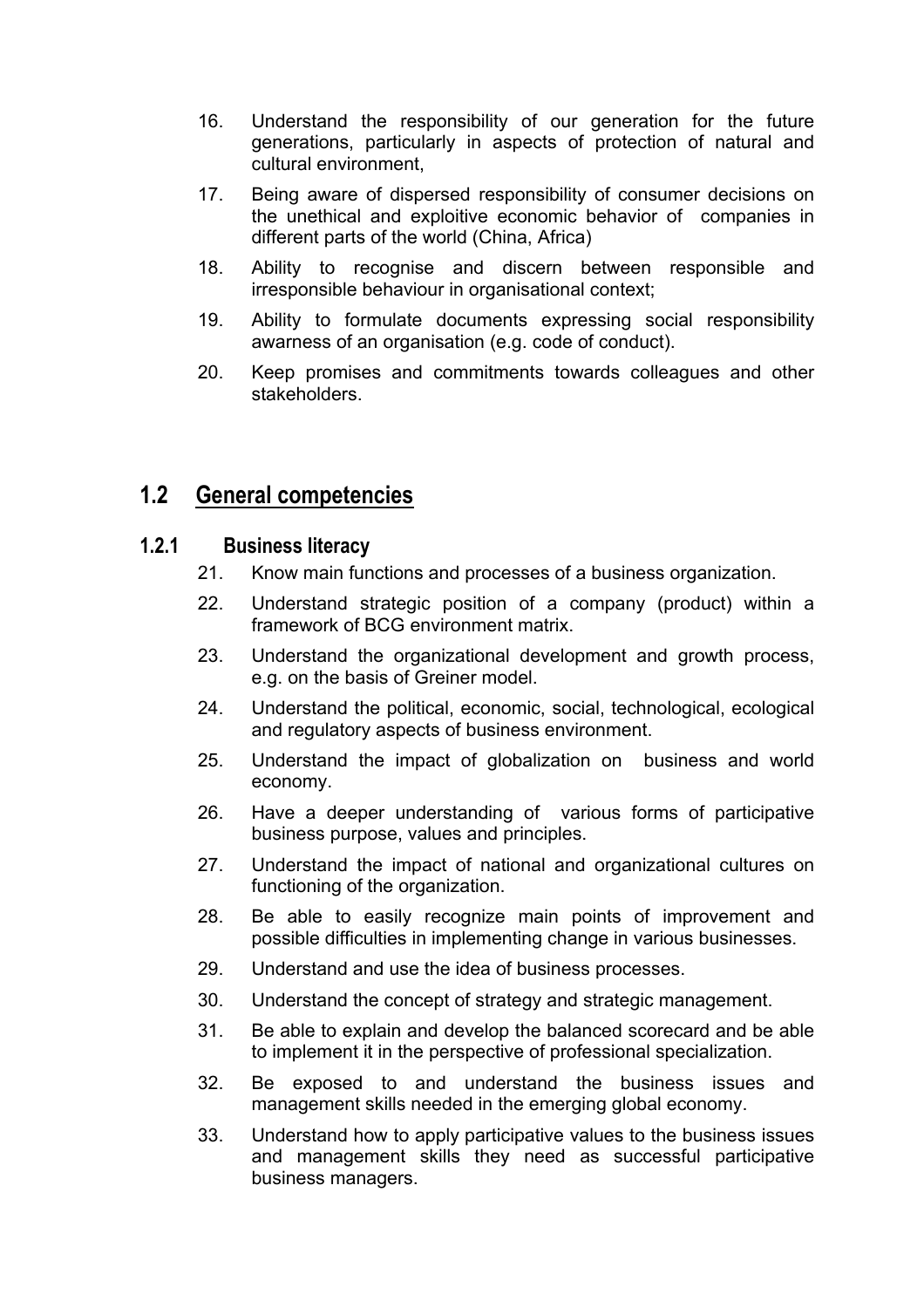- 34. Be exposed to and participate in creating a growing number of 'participative business tools' and participative best business practice, useful in managing a successful participative systems in business.
- 35. Know various legal issues such as employment law and employee ownership structures.
- 36. Know financial management such as how to read an income statement, a balance sheet, cash flow statements to make important operating decisions.
- 37. Manage a project effectively using gnat charts and other processes.
- 38. Financial management skills as to how to read an income statement, balance sheet, cash flow statement
- 39. Awareness how the decisions that you make affect the financial picture, indicate key financial drivers of a business.
- 40. Ability to communicate financial concepts in simple terms i.e. how shares are valued in a company.

#### **1.3 People related competencies**

#### **1.3.1 Personal development**

- 41. Use basic psychological learning rules in planning and conducting lifelong personal development.
- 42. Regularly analyse one's own knowledge, skills and attitudes as a response to the changing environment.
- 43. Use available strategies and resources in relevant institutions and individuals in personal and professional development
- 44. Be aware of the change factors (both negative and positive) influencing individual development.
- 45. Be able to choose among different approaches to personal and professional development; their advantages, disadvantages, limitations and adequateness
- 46. Use challenges, mistakes and problems as a learning opportunity.
- 47. Differentiate between individual, group and organization development goals.
- 48. Modify one's own behaviour in line with personal development plan.
- 49. Adopt new responsibilities when required by the organizational situation
- 50. Show that as the effect of trainings activities validation one does continuous review of one's own results and influence on that development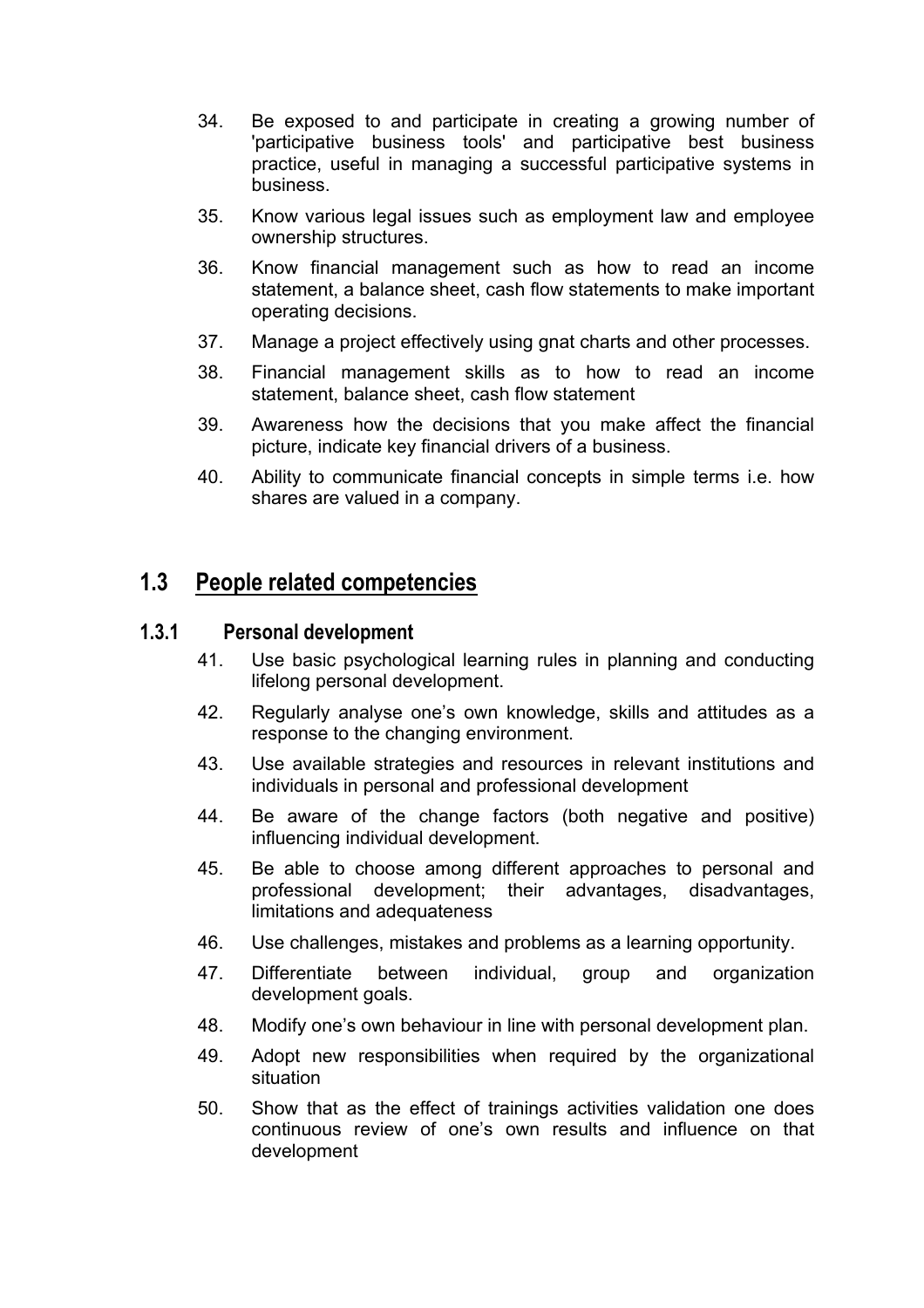- 51. Be ready to adopt new competencies and profit from new approaches and other cultural perspectives.
- 52. Be able to apply different self assessment tools to assess one's current communication style, conflict management style and decision-making style

#### **1.3.2 Personal communication skills**

- 53. Active listening skills where people interact by repeating what is said
- 54. Be able to see the world from other person's perspective.
- 55. Be able to ask nondirective and non evaluative questions which help in understanding others' point of view.
- 56. Refrain from emotional reactions to personally unaccepted points of view presented by others.
- 57. Be able to suspend one's own point of view and try to keep others' point of view by asking clarifying questions.
- 58. Being an authority among subordinates and customers who is asked for advice.
- 59. Responding to different types of communication styles ex. Unresponsive, aggressive,
- 60. Dispute resolution/conflict management skills so that people can deal with conflict effectively
- 61. Learning how to mediate a conflict
- 62. Reacting appropriately to different communication styles including gender and cultural differences
- 63. Learning how to negotiate using interest based negotiation techniques
- 64. Relating to the self assessment tools in communication, decisionmaking and conflict to a participative management style

#### 1.

#### **1.3.3 Giving and receiving feedback**

- 65. Give respectful feedback when employees' proposals are not implemented.
- 66. Ask for feedback on personal, group and organizational basis.
- 67. Be ready to give sincere feedback information when asked for it.
- 68. Welcome and accept feedback from subordinates, supervisors and peers.
- 69. Being patient in explaining one's point of view to nonprofessionals.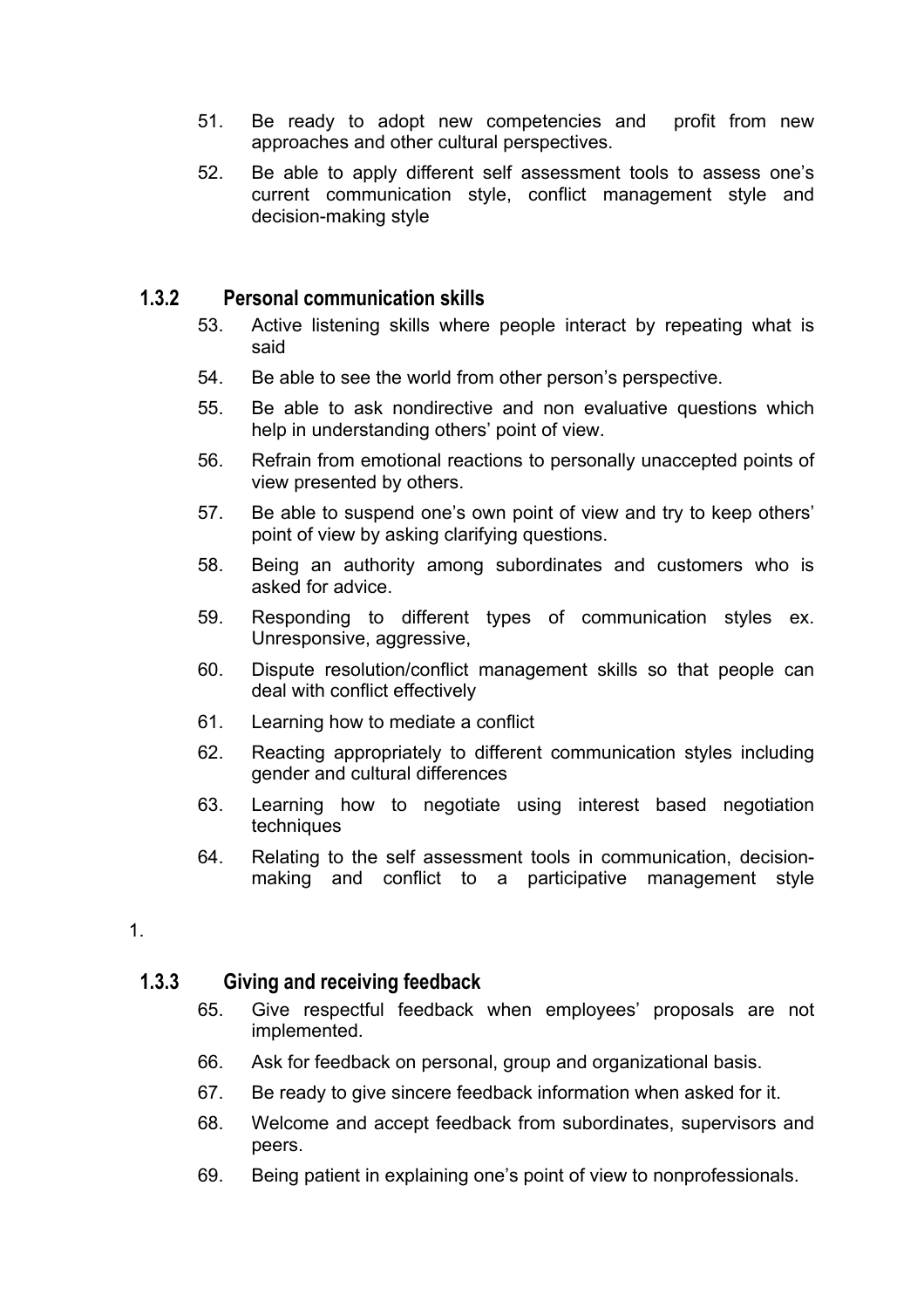70. Leading others into seeing their weaknesses and strengths as well as opportunities and threats both on interpersonal as well as organizational level.

#### **1.3.4 Team and group work**

- 71. Appropriately react to the group dynamics, particularly show appropriate behaviors in storming, norming, performing phases of the group process.
- 72. Be able to form teams and working groups consisting of members of variety od stakeholder groups.
- 73. Efficiently coordinate, plan, organize and control the group work.
- 74. Understanding and facilitating good group and organizational climate.
- 75. Create a safe working environment where there is a high level of trust with each other to challenge decisions without retribution.
- 76. Create a grievance process to handle problematic disputes with a peer group.
- 77. Learning to communicate and work together in group settings and recognizing the differences
- 78. Learning how to make group decisions and avoiding common pitfalls such as groupthink
- 79. Studying group norms and how to use them to your advantage when making a decision

#### **1.3.5 Entrepreneurial spirit**

- 80. Take initiative when something is to be done without being asked to do so.
- 81. Take difficult situations and problems as challenges and act immediately into overcoming them.
- 82. Be able to work on tasks without supervision.
- 83. See problems and weaknesses as opportunities for individual and organizational development.
- 84. Question the organizational and business routines.
- 85. Create organizational climate encouraging innovativeness and creativity of subordinates.
- 86. Takes a practical hands-on problem to be implemented in one's workplace that is managed in a participative management style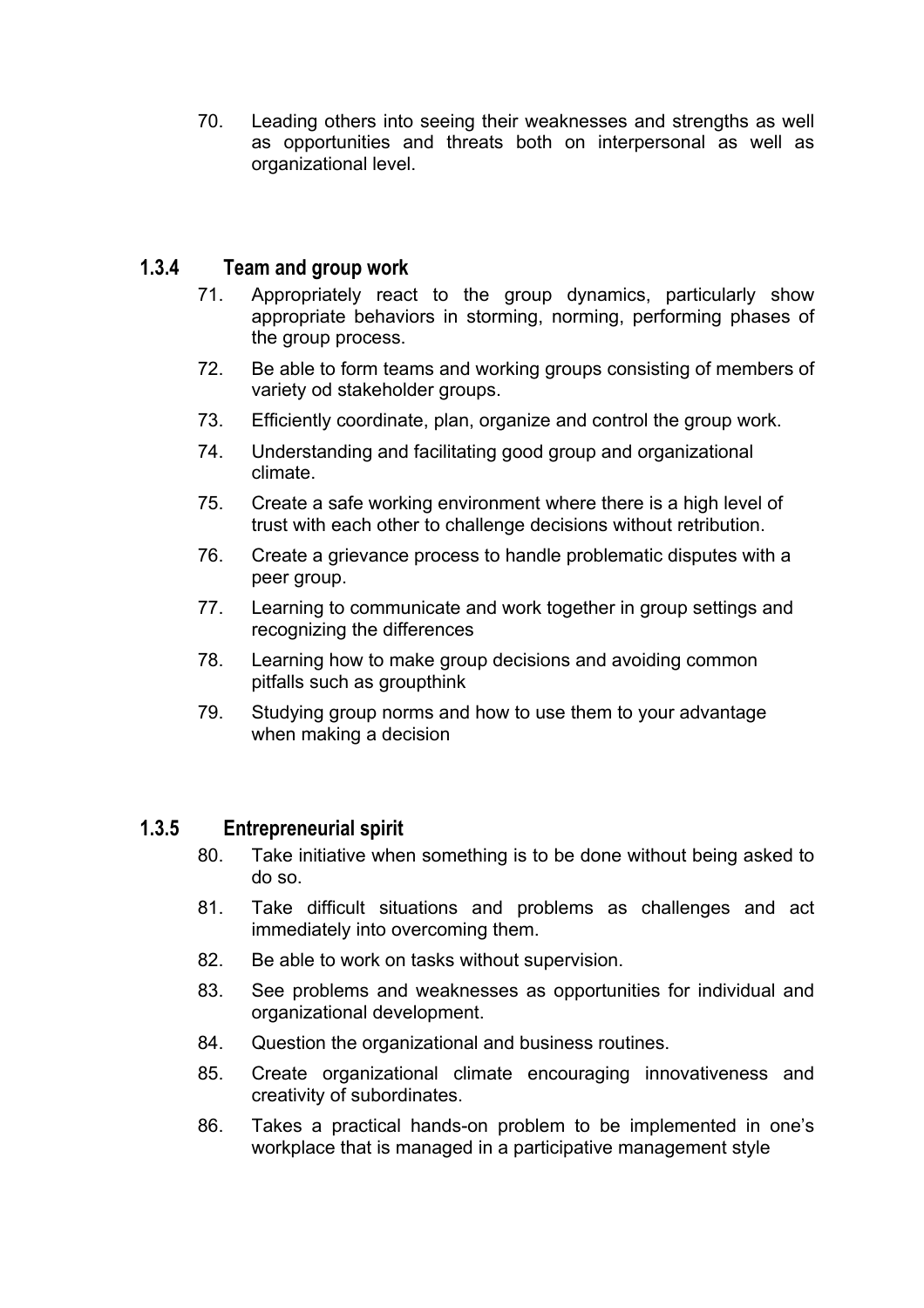#### **1.3.6 Decision making**

- 87. Secure all employees the tools and information needed to make the decision.
- 88. Secure such structures and processes to be in place so employees have the opportunity to participate in decisions.
- 89. Defining what decisions will be made as a collective and what decisions will be made by individuals
- 90. Apply the systems of decision making that encourages innovation and development.
- 91. Be able to define and recognize the difference between consensus decision-making, unanimous decision-making, and autocratic and democratic decision-making. Discussing when it appropriate to utilize these styles in a participative management environment
- 92. Know and practically use the Vroom's model of decision making styles by adopting appropriate style to the requirements of the situation and values.
- 93. Know and take into consideration the temporal dimension of making decisions.
- 94. See hidden impact of decisions on stakeholders and other people.
- 95. Be efficient in individual and participative decision making.
- 96. Be open to make what is considered risky decision.
- 97. Control and give feedback on the implementation of decisions.
- 98. Know definite area of one's own expertise in decision making.
- 99. Launch data collecting process facilitating decision making.

### **1.4 Data related competencies**

#### **1.4.1 Statistics**

- 100. Be able to differentiate between dependent and independent variables while formulating hypotheses for the studies.
- 101. Understand the difference between descriptive and inferential statistics.
- 102. Know the typical measurement scales and main methods of operationalizing variables in organizational and psychological research.
- 103. Know how to apply multivariate analyses in organizational research.
- 104. Be able to use elementary methods of data mining.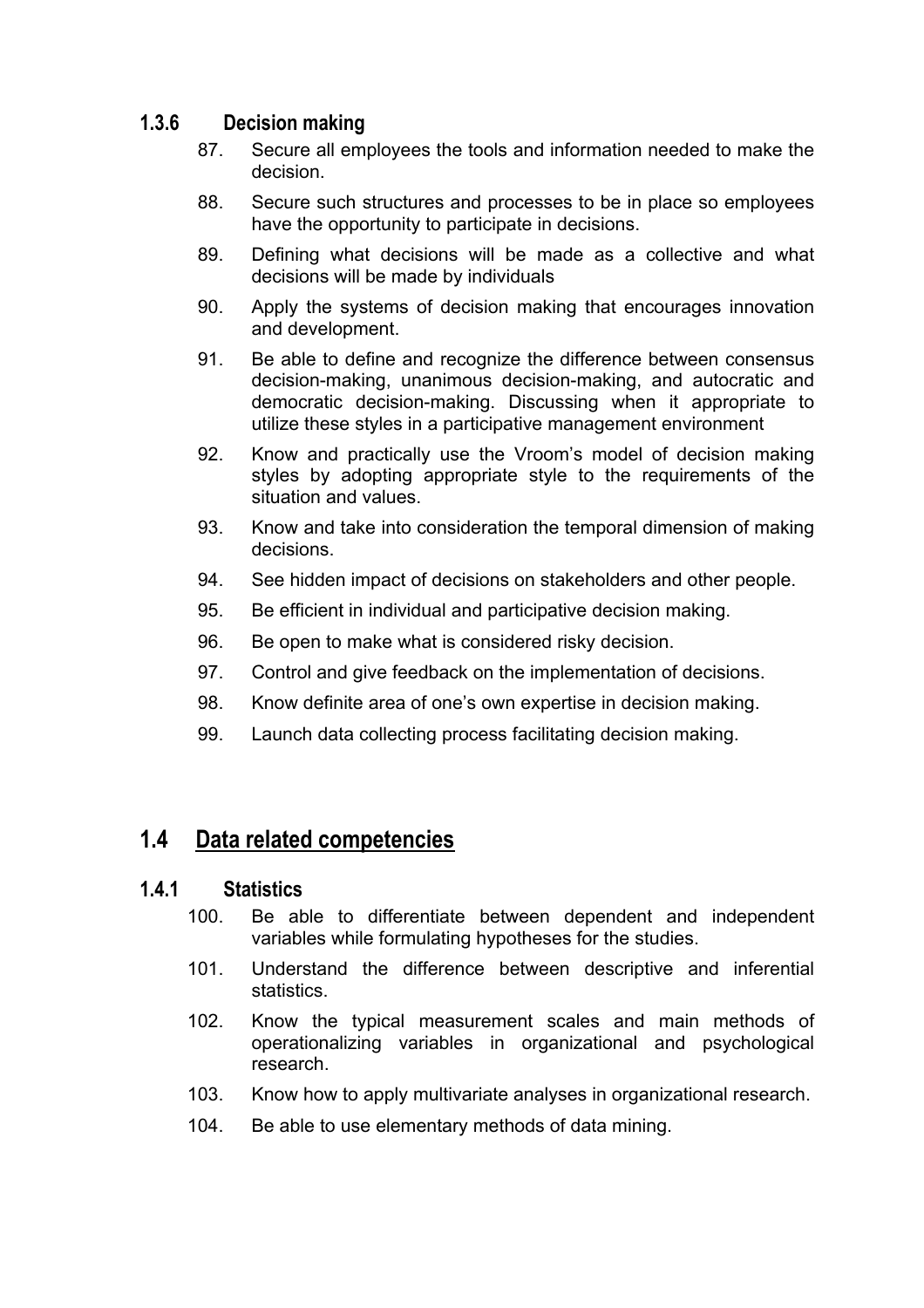#### **1.4.2 Information systems**

- 105. Systematically build, on individual and business level, an environment of information sources important for the proper functioning of oneself and the business unit.
- 106. Knowledge of the netiquette
- 107. Continual communication mechanisms for employees to receive information and give information
- 108. Setting up e-mail and discussion groups.
- 109. Putting data and information on easy to access web pages
- 110. Ability to use advanced search mechanisms in the Internet
- 111. Ability to use video recordings as part of presentations
- 112. Ability to use multimedia projectors, overhead projectors, laptops, screens for making presentations.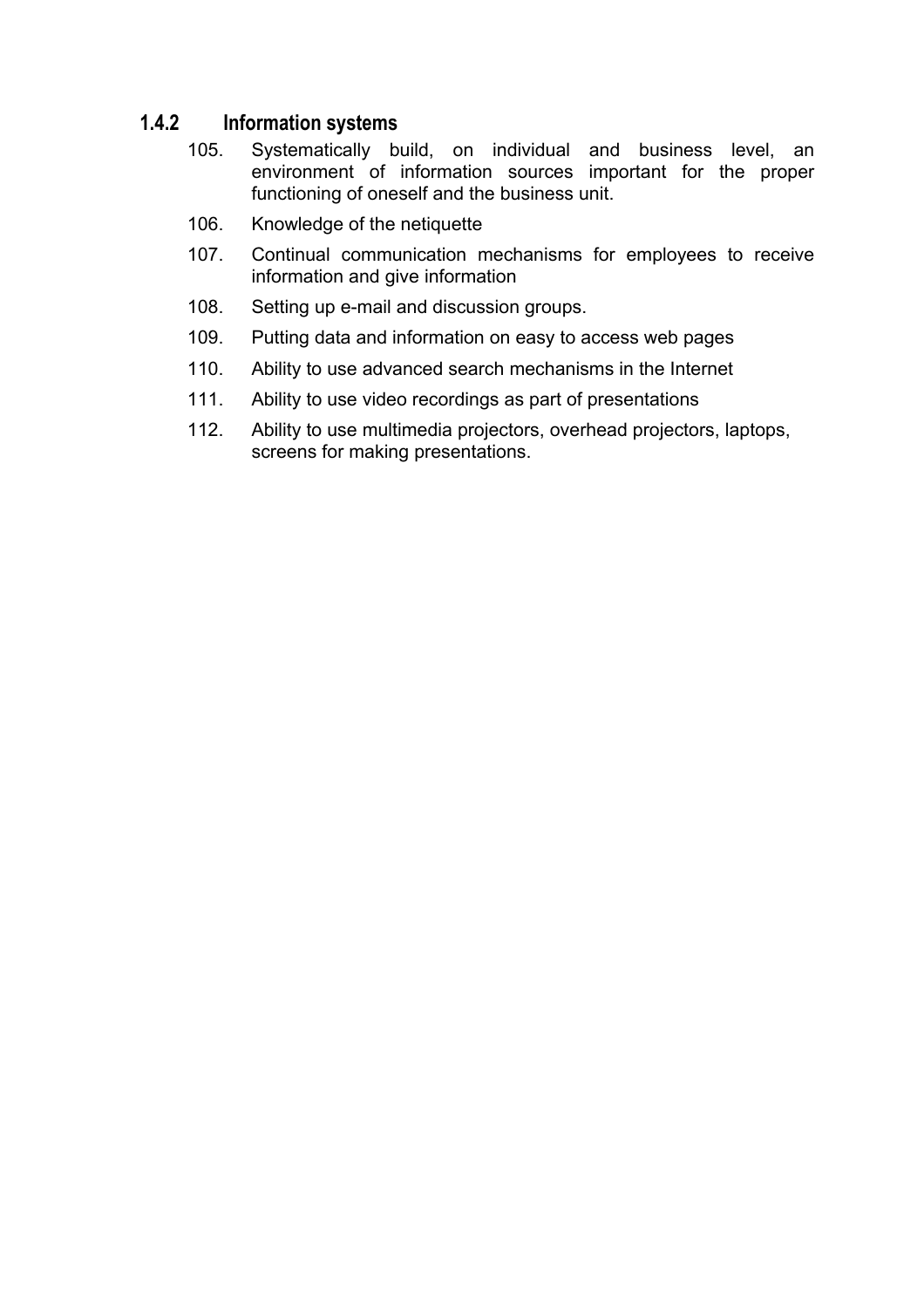## **2 Specific participative management standards**

### **2.1 Values**

#### **2.1.1 Community**

- 113. Ability to build small communities around educational and management knowledge projects.
- 114. Understanding importance of community for development prosperity and health of people;
- 115. Active and conscious participation in communities (including family, local community, learning community, working community, therapeutic community).
- 116. Critical analysis of phases and obstacles in community development.
- 117. Understanding the correlation between lack of community and social pathologies such as alcoholism, drug addiction, crime,
- 118. Ability to recognize in a group of people traits of community, and traits leading to disintegration of a community
- 2.

#### **2.1.2 Subsidiarity**

- 119. Understanding and proving by action that problems are best solved in the subsystem where they arise.
- 120. Understanding the psychological dynamics of mental change in social situations.
- 121. Perceiving the difference between economy related versus people related aspects of social and organizational change
- 122. Knowledge and application of tools and mechanisms of mental changes.
- 123. Being able to recognize the limit of pressure that allow people do develop without violating their sovereignty.
- 124. Being able to differentiate between what may be done and what should be done taking into account individual development.

#### **2.1.3 Solidarity**

- 125. Actively participate in diminishing social differences between classes of people.
- 126. Understand the economic, social, cultural and other reasons of differences between main groups of the society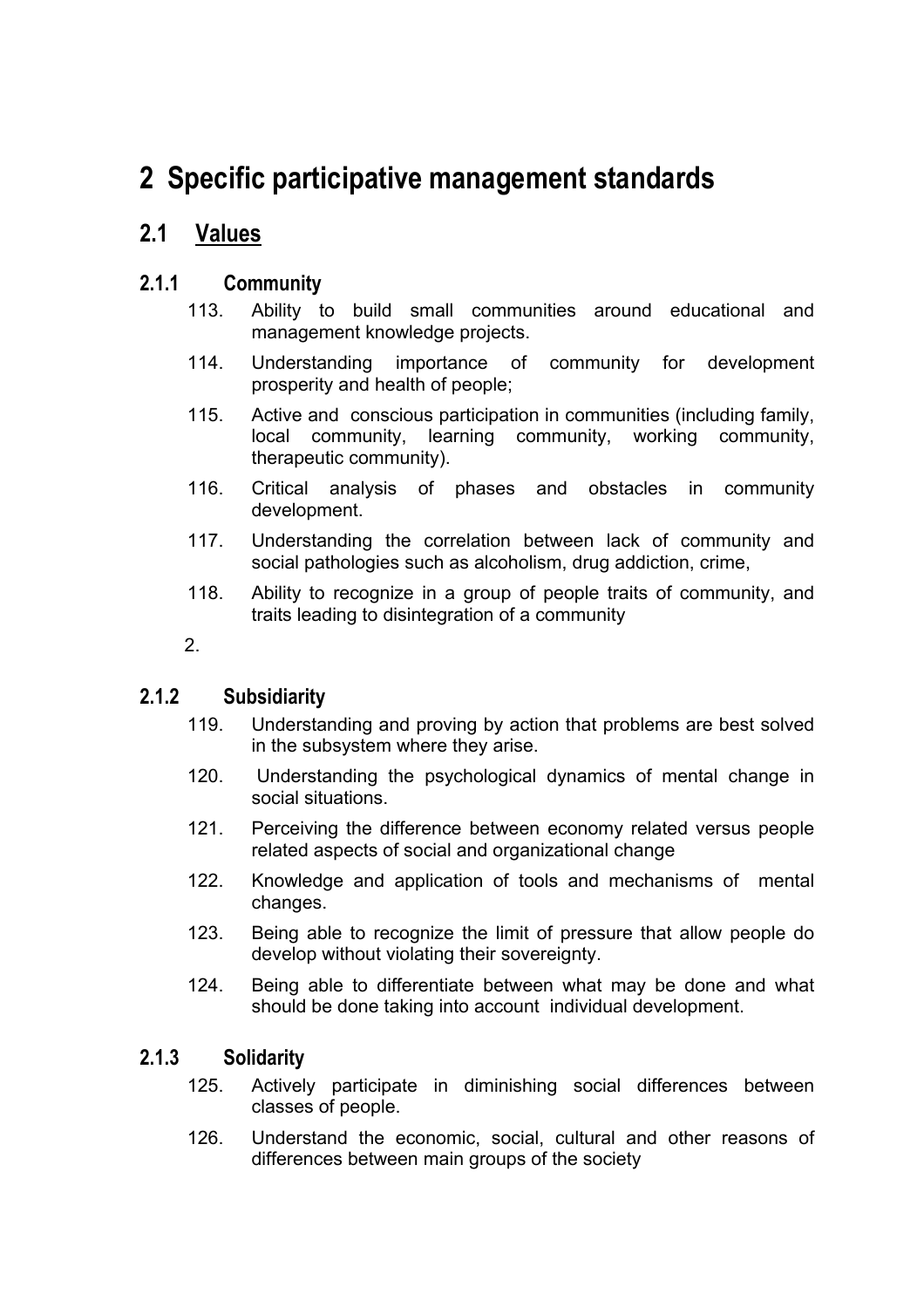- 127. Be able to relate to all people regardless their class
- 128. Be able to communicate psychological and economic aspects of management in language understandable to all people regardless their education
- 129. Show examples of organizing public action in solidarity with the weak, poor or disadvantaged of the world.

### **2.2 General competencies**

#### **2.2.1 Anthropological foundations of economic systems**

- 130. Understand the consequences of using economical concept of a person.
- 131. Differentiating between personalistic, darwinistic (sociobiological), economical views of human beings with their consequences for economy and enterprises
- 132. Understanding the consequences of different time perspective on human functionng and interpretation of social phenomena;

3.

#### **2.2.2 History and development of social systems**

- 133. Knowledge of economic history
- 134. Knowledge of remenats of past economic systems in contemporary world
- 135. Knowledge of theories of the firm
- 136. Ability to discern past economic systems in contemporary institutions
- 137. Being able to interpret the data from the perspective of different theories of the firm
- 138. Know the effects and consequences of social auditing

#### **2.3 People related competencies**

#### **2.3.1 Facilitating others' individual development**

- 139. Convince others to change in order to cope with new challenges.
- 140. Provide and promote development opportunity to all employees in an organization
- 141. Facilitate, influence others, negotiate, coach and mentor to achieve goals of learning, training and development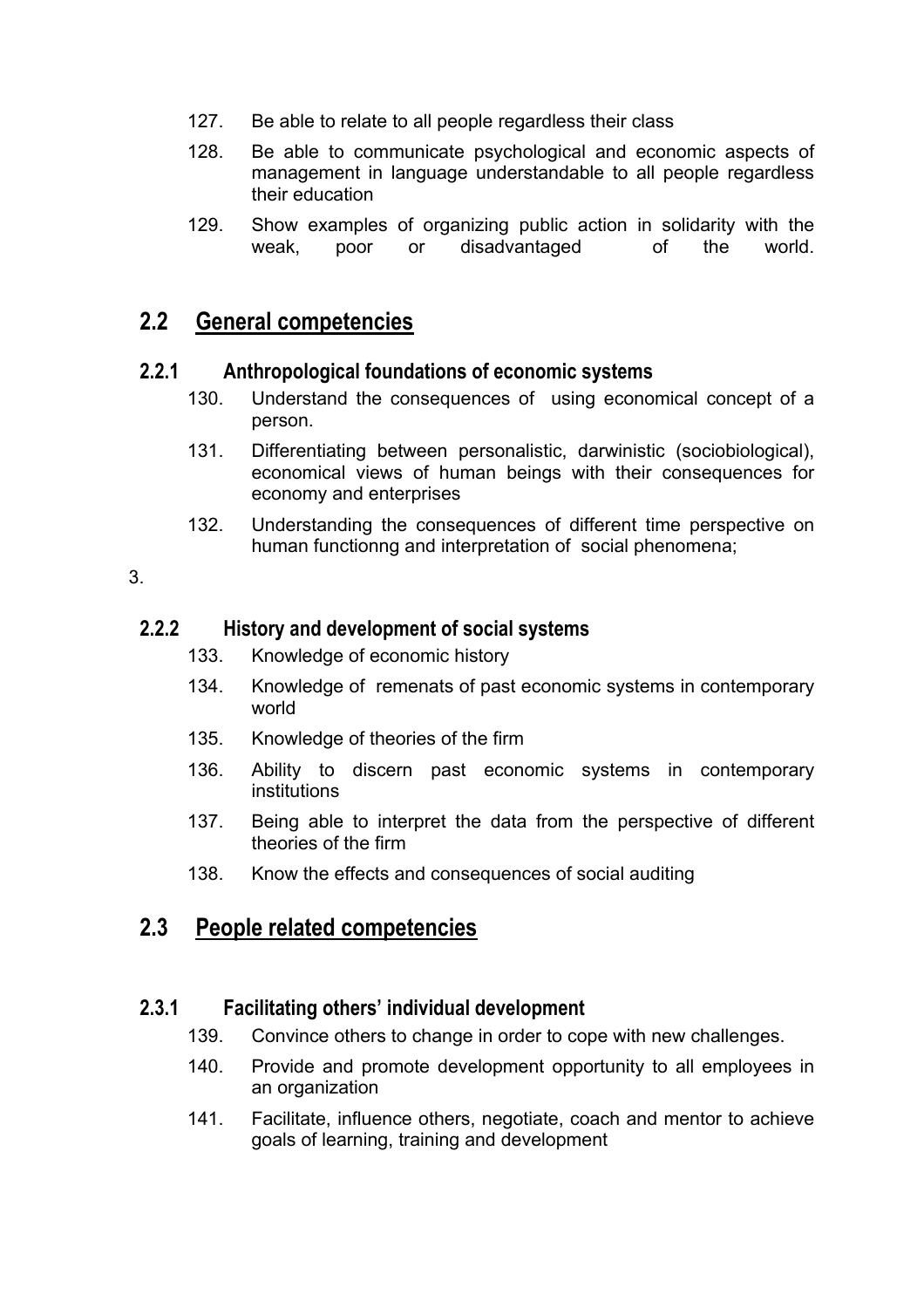- 142. Identify strategies most suitable for personality types, roles and activity styles in professional development.
- 143. Advice others in personal and professional development issues
- 144. Understand the role of mission and strategic goals in guiding people's actions and behavioural change.
- 145. Be able to formulate tasks for people in a way that enhance their development activity